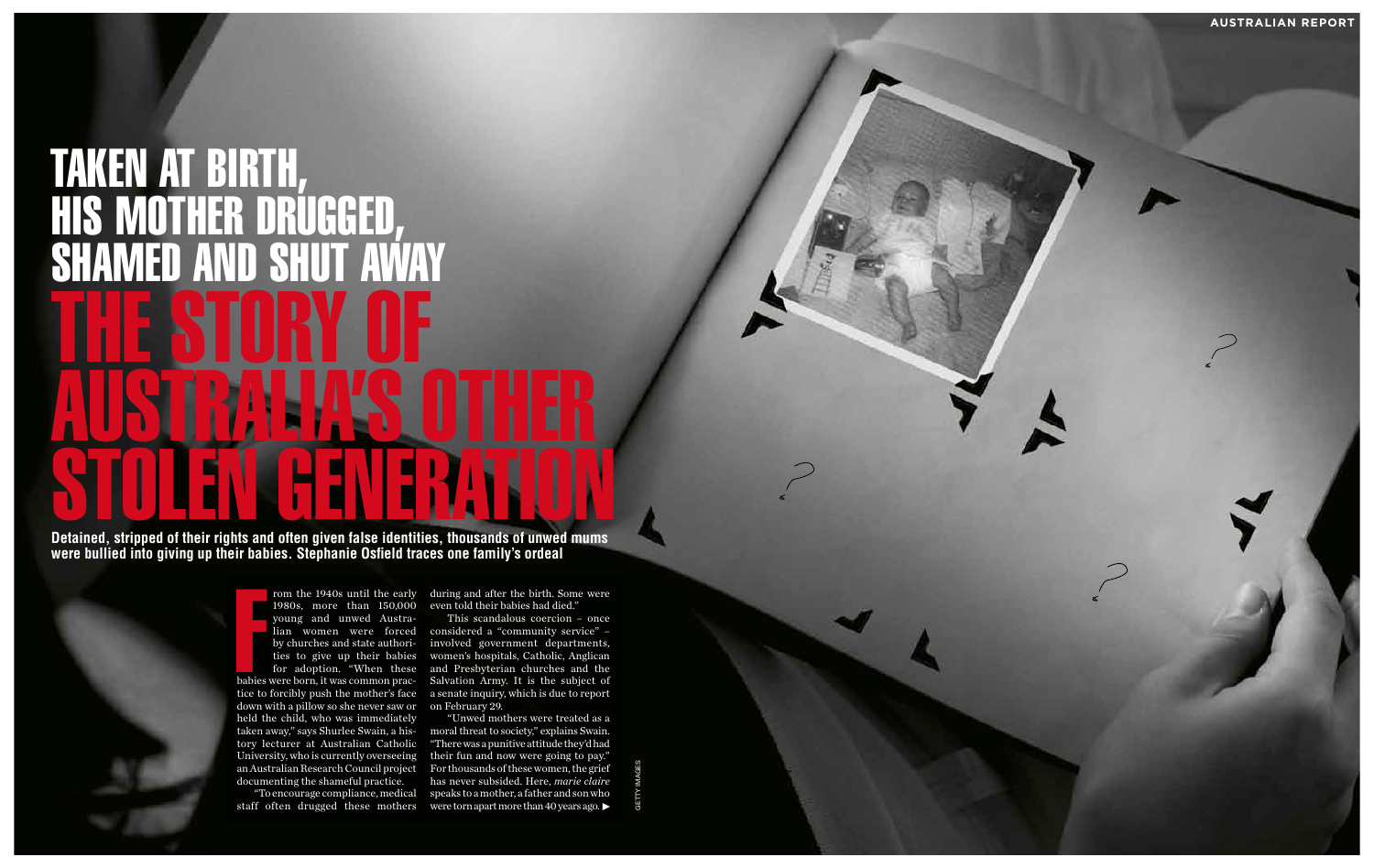#### **"I WAS SCANNING THE STREETS THROUGH TEARS, DESPERATELY LOOKING FOR MY STOLEN SON" – LILY, 61**

Frame of the Hill, or the Hill, or the Hill, or the Hill, it was 11pm when two policement burst into the home I shared with my boyfriend, Stephan Benko. Everything happened so fast, but I'll never forget them forcing me ou was 11pm when two policemen burst into the home I shared with my boyfriend, Stephan Benko. Everything happened so fast, of bed, putting me in a car and taking me to a holding cell. I was absolutely terrified and spent the night vomiting and crying. It was February 16, 1967, and the nightmare that started with that knock on the door has never ended.

My crime was that I was unwed and six weeks pregnant. Because I wasn't quite 17, they said I was in moral danger. Stephan and I had been together a year; we were very much in love and intended to marry. He was 19. I think the police had been told of my pregnancy by some meddling person from the mattress factory where I worked. My boss sacked me on the spot when I said I was pregnant.

The next morning, the Children's Court made me a ward of the state and committed me to a Catholic home called Holy Cross in Wooloowin, Brisbane. Shortly after I arrived, the nuns cut my hair and told me that, from now on, my name was Leanne. They not only took my freedom, they stripped me of my identity. I felt wretched and terrified. For the rest of my pregnancy, I was forced to rise every day at 5am and work in the laundry. I had no idea they intended to steal my child.

Two weeks later, Stephan was allowed to see me for five minutes. He was frantic. He rushed to the station and jumped on a train to Sydney to get our parents to sign marriage consent forms. I signed my form, too, but the nuns refused to let Stephan see me again, so the documents were never processed. I had no idea what was going on. I kept waiting for Stephan to come and rescue me and when he didn't I was completely heartbroken. I was sure he still loved me, but I feared he had changed his mind about marrying. I wrote letters to my family and Stephan, but it appears the nuns never posted them. Meanwhile, I had a baby growing inside me and with every kick I felt an incredible sense of connection. I looked forward to holding my baby so much.

On September 1, 1967, I went into labour and was packed off to the Royal Women's Hospital. For the next 16 hours, barely anyone spoke to me. I spent most of the time in sheer terror, alone in a room with increasingly strong labour pains. I hadn't been allowed to attend a birthing class or even read a book on having a baby, so I had no idea what

was happening. When the nurses gave me an enema or shoved metal instruments inside me to break my waters, I felt humiliated and invaded. They acted like I wasn't even in the room. As I neared delivery, they forced me onto my side with my right leg bent and my left leg tied up in a stirrup. My upper body was forced down and my face pushed into the mattress. It was an excruciating position to labour in and I was badly torn as my baby emerged.

When I heard my son's first cry I tried to turn to see him, but a nurse pushed me down hard, pinned my shoulder to the mattress and held me there until my baby was rushed from the room. I couldn't fight back. I had not agreed to any adoption, so legally, they had no right to remove my baby from me. I had no idea where he was going, or even if he was OK. I felt crushed and stricken with grief, but the pain was too deep for crying. Only hours later was I told I'd had a son. I named him Shane, but never got to hold him. For the next week, as



Lily and Tim at their first meeting; Stephan was left "gutted and completely powerless" by the Catholic Church's actions.



I recovered in the so-called "heartbreak" ward (where they kept all the young, unwed mothers), nurses insisted I take painkillers that I now realise were barbiturates. They drugged us to keep us subdued so we didn't cause trouble. It was the most awful nightmare and I couldn't wake up.

Eight days after my son's birth, a social worker from

the Department of Children's Services threatened that if I didn't sign adoption papers, the state would lock me up in a maximum-security home. In total despair, I signed the forms. My reward? I was allowed to look at my son through the nursery window. To this day, I'm not even sure the baby they pointed out was him. My sister saw me briefly in hospital and got word to my mother I'd had the baby. She also sent a letter to Stephan. Six weeks later, I was released from Holy Cross, put on a plane and sent straight to Sydney to live with my mother and stepfather.

Though he would always be my baby, I had to accept my precious son was now a man with children of his own. After our reunion, Tim's then wife asked me not to tell the children of our relationship. She said they were too young to understand. She told me they would be confused with me being their grandmother as they had grown up thinking Tim's adoptive parents were their only grandparents. I sensed she thought it was shameful to have this  $\blacktriangleright$ 

I sent a letter to Stephan's last-known address, but never heard back. Though my parents had signed the marriage forms, they were opposed to our relationship. They wanted to sweep it under the carpet. I was grief-stricken, but our life together would never have been the same anyway. The carefree girl Stephan knew and loved was completely gone. Three years later, I was still so shattered that I went back to Queensland and had

a friend drive me to the area around Holy Cross. I know it doesn't make sense, but I was scanning the streets, through tears, desperately looking for my son.

I buried the pain for decades. A year after my son's birth, I met a man who could offer me security and a good life. I eventually came to love him, but sadly never the way I loved Stephan. I married in part to get out of home. For me, the loss of my firstborn was a dark, shameful secret, so I didn't tell my husband I had a son until 23 years later. By then, our daughter was 19. She was shocked, but pleased at the thought

of having a half-brother. Though I loved her with **MATTRESS AND HELD ME THERE UNTIL** all my heart, having another child had not

lessened the hurt of losing my first baby. In 1991, when the law allowed adopted children and biological parents to contact one another, I immediately started searching for my boy. After six years, I learnt his name was Tim, but that was all. I wasn't given a surname, making it almost impossible to find him. He had filed a form preventing contact, so I couldn't get his details. I was devastated, but vowed never to give up. I searched through almost two million names on the electoral roll, hoping some detail would point to my child.

Then, in November 1997, while I was searching the Queensland State Archives in Brisbane, I came across a boy called Tim, with a birthdate in September. Though the exact date was wrong, I had an uncanny feeling this was my child. Armed with a last name, I raced to the local electoral office and tracked down Tim's address on the roll. Sick with nerves and terrified of

rejection, I went to his house and knocked on the door. Because he had signed an objection form, I was risking a \$6000 fine, but I didn't care. Tim wasn't home, so I handed his wife some journals about him and the adoption. His wife was clearly shocked I had been able to find him. The next morning, the phone rang. "I think you can stop looking," said Tim. "I am your son."

An hour later, Tim and I met in a nearby park. It was incredibly emotional, but we both tried hard not to cry. I wasn't very successful! I couldn't stop staring at him. In my dreams for 30 years, he had olive skin like his partly Ukrainian father, but I was elated to see he actually looked more like me. I saw my Irish background in him and Stephan's traits in his eyes and hands. It was bizarre to see a combination of me and Stephan in a man I really didn't know.

I was grateful Tim had been open to meeting me, but I knew he must be



finding it hard. I felt overwhelming warmth towards him, but I didn't want to crowd him or come on too strong. I was careful not to be overly affectionate, but later, when he put his arm around me for a photo, I felt that electric shock again. For so long, I had craved physical contact with my child.

I felt like my heart had stopped. It was like a strong, emotional, electric shock and I had to sit down before I collapsed. My family was jumping up and down, but I felt so overwhelmed I couldn't cry. I could barely speak. After years of waiting for this moment, I was elated, but also terrified I might meet him once and he might not want to stay in contact. my baby was rushed from the room"

It was important Tim knew I never gave him away, that he was stolen from me, and that he was the child of a man I had loved deeply all my life. I wanted him to know that his mother was not heartless and uncaring, but was imprisoned and never willingly gave him up.

We were together for about five hours. I was a shaking mess as I told him what happened to me at Holy Cross. I had promised myself I wouldn't break down in front of him because I didn't want the intensity of my emotion to scare him away. Tears kept welling in my eyes, but I held them back. When I went back to my mother's place I was completely exhausted – like I'd run a marathon; one where I'd been running for my life.

## "a nurse pinned my shoulder to the